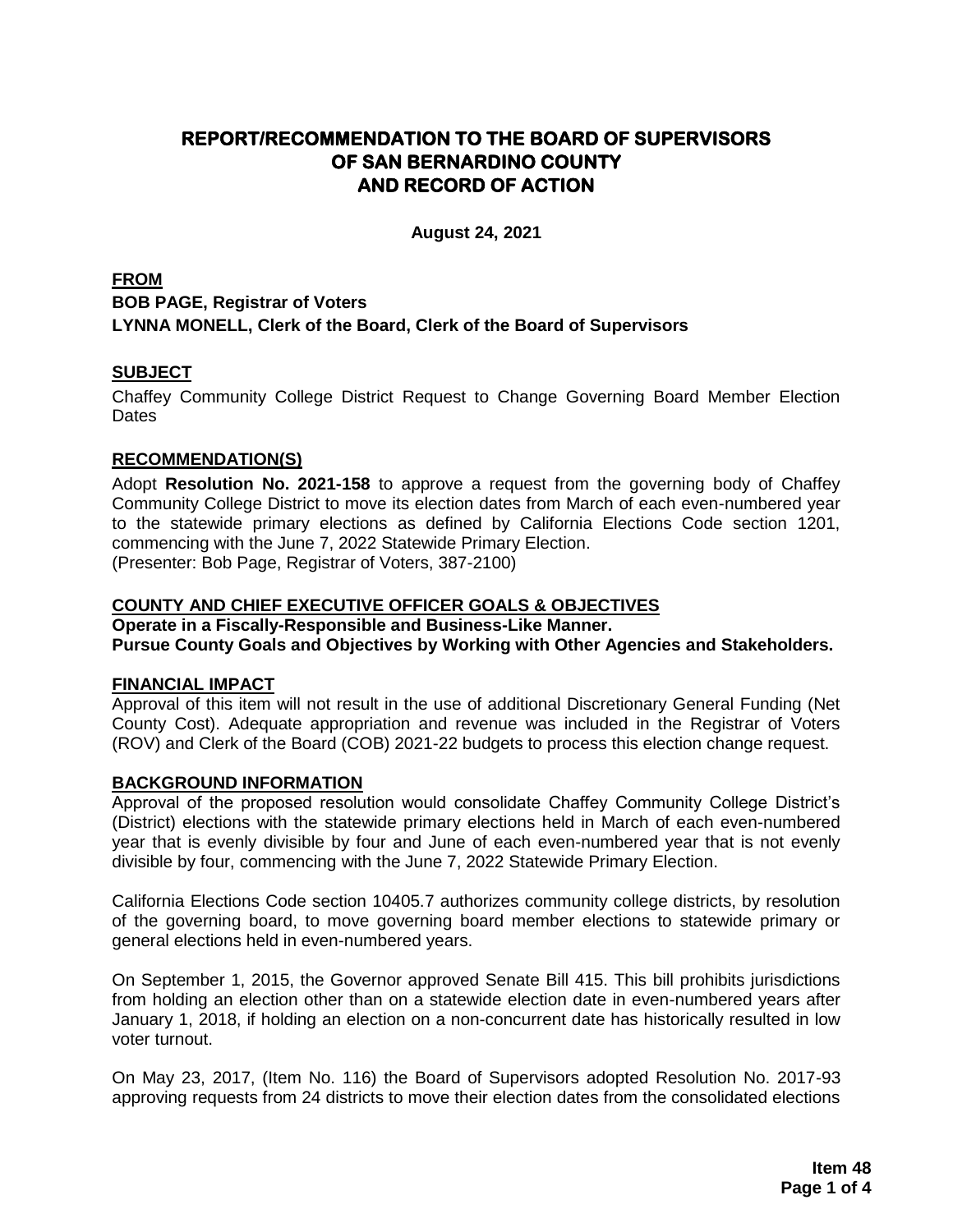#### **Chaffey Community College District Request to Change Governing Board Member Election Dates August 24, 2021**

held in November of odd-numbered years to statewide elections held in even-numbered years. The District opted to move to the statewide primary election held in June.

On September 27, 2017, the Governor approved Senate Bill 568 to change the date of statewide primaries from June to March in even-numbered years, commencing in 2020. As a result, the District's request to move to statewide primary elections held in June no longer conformed to Senate Bill 415's requirement to consolidate with a statewide election in evennumbered years.

On June 27, 2019, the District adopted Resolution No. 62719 requesting the District's elections be changed from June to March of even-numbered years to coincide with the new statewide primary election date in March.

On September 18, 2020, the Governor approved Senate Bill 970 to amend California Elections Code sections 1000, 1001, 1201, and 1202 to change the date of statewide primaries from March to June in even-numbered years in which there is no presidential primary, commencing in 2022. As a result, the District's request to move to statewide primary elections held in March no longer conformed to Senate Bill 415's requirement to consolidate with a statewide election in even-numbered years.

On June 24, 2021, the District adopted Resolution No. 62421 requesting the District's elections be changed from March in the even-numbered years to statewide primary elections as defined by California Elections Code section 1201.

California Elections Code sections 1302 and 10405.7:

- Require the County to notify all community college districts in the county of the District's consolidation request, and to request input from each district on the effect of the consolidation.
- Provide that "The Board of Supervisors, within 60 days from the date of submission, shall approve the resolution unless it finds that the ballot style, voting equipment, or computer capacity is such that additional elections or materials cannot be handled."
- Provide the resolution to move election dates becomes operative upon approval by the Board of Supervisors.
- Require ROV to notify all registered voters of the District affected by the consolidation of the approval of the resolution by the Board of Supervisors within 30 days of that approval. The notice will be sent by mail at the expense of the District.

Pursuant to the statute, COB sent notices to all community college districts. No responses to the requests for comments were received.

ROV can produce a ballot with all required ballot styles and the equipment and its computer capacity can handle this consolidation request.

It is, therefore, recommended that the Board of Supervisors adopt the proposed resolution approving the District's request for consolidation with statewide primary elections held in March of each even-numbered year that is evenly divisible by four and in June of each even-numbered year that is not evenly divisible by four, commencing with the June 7, 2022 Statewide Primary Election.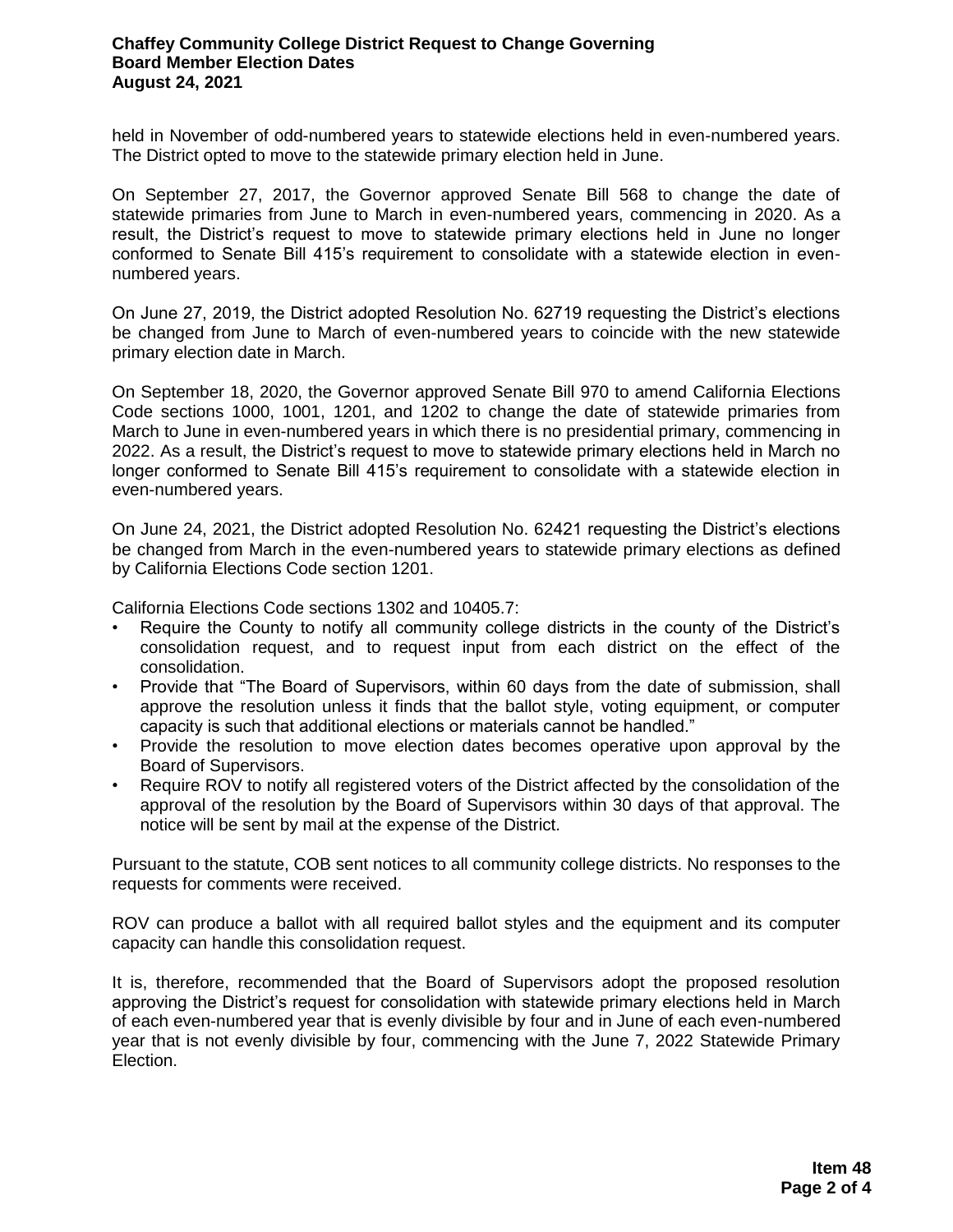### **PROCUREMENT**

N/A

#### **REVIEW BY OTHERS**

This item has been reviewed by County Counsel (Jolena Grider, Deputy County Counsel, 387- 5455) on July 29, 2021; Finance (Elias Duenas, Administrative Analyst, 387-5423) on August 5, 2021; and County Finance and Administration (Robert J. Saldana, Deputy Executive Officer, 387-5423) on August 9, 2021.